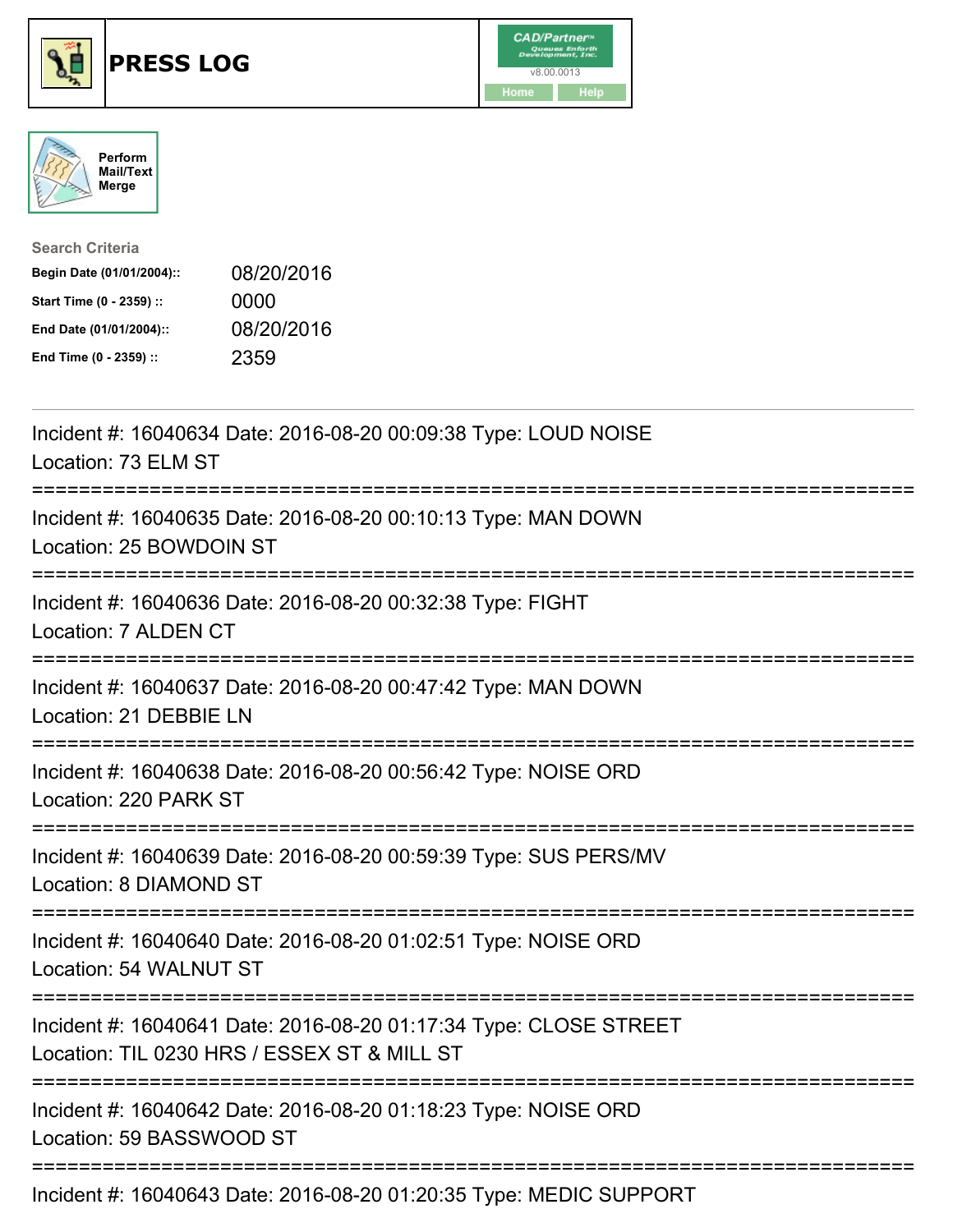| Location: 116 BLANCHARD ST #SIDE FL 1                                                                                                          |
|------------------------------------------------------------------------------------------------------------------------------------------------|
| Incident #: 16040644 Date: 2016-08-20 01:31:38 Type: A&B PAST<br>Location: PEMBERTON / null                                                    |
| Incident #: 16040645 Date: 2016-08-20 01:51:53 Type: NOISE ORD<br>Location: 66 W DALTON ST                                                     |
| Incident #: 16040646 Date: 2016-08-20 01:56:52 Type: BUILDING CHK<br>Location: MELROSE ST & THORNTON AVE<br>.--------------------------------- |
| Incident #: 16040647 Date: 2016-08-20 02:01:01 Type: DOMESTIC/PROG<br>Location: 177 EXCHANGE ST FL 1                                           |
| Incident #: 16040648 Date: 2016-08-20 02:01:08 Type: BUILDING CHK<br>Location: FARRAH FUNERAL HOME / 170 LAWRENCE ST                           |
| Incident #: 16040649 Date: 2016-08-20 02:07:34 Type: BUILDING CHK<br>Location: TEDESCHI / 3 BEACON ST                                          |
| Incident #: 16040650 Date: 2016-08-20 02:08:33 Type: BUILDING CHK<br>Location: 406 ANDOVER ST                                                  |
| Incident #: 16040651 Date: 2016-08-20 02:12:49 Type: NOISE ORD<br>Location: 101 HOWARD ST FL 2                                                 |
| Incident #: 16040652 Date: 2016-08-20 02:14:00 Type: NOISE ORD<br>Location: / 2 SARATOGA ST                                                    |
| Incident #: 16040653 Date: 2016-08-20 02:21:40 Type: DISORDERLY<br>Location: FIRESTONE TIRES / 60 ESSEX ST                                     |
| Incident #: 16040654 Date: 2016-08-20 02:27:53 Type: BUILDING CHK<br><b>Location: MELROSE ST</b>                                               |
| Incident #: 16040655 Date: 2016-08-20 02:32:14 Type: M/V STOP<br>Location: CANAL ST & MILL ST                                                  |
| Incident #: 16040656 Date: 2016-08-20 02:33:07 Type: M/V STOP<br>Location: 550 S UNION ST                                                      |
| Incident #: 16040657 Date: 2016-08-20 02:36:00 Type: M/V STOP                                                                                  |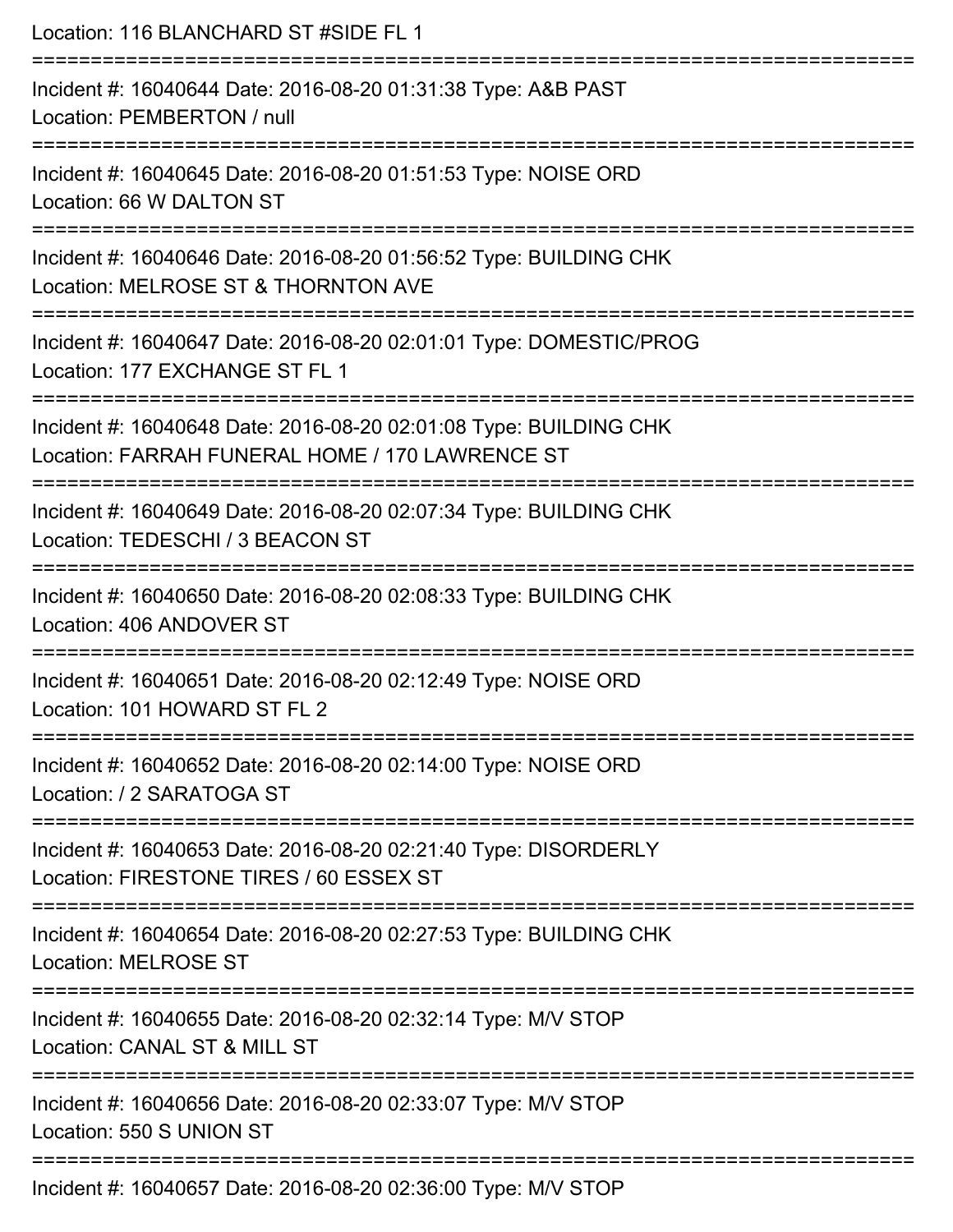| Incident #: 16040658 Date: 2016-08-20 02:42:48 Type: DOMESTIC/PROG<br>Location: 17 BASSWOOD ST FL 1                    |
|------------------------------------------------------------------------------------------------------------------------|
| Incident #: 16040659 Date: 2016-08-20 02:44:01 Type: NOISE ORD<br>Location: 220 PARK ST                                |
| Incident #: 16040660 Date: 2016-08-20 02:52:44 Type: NOISE ORD<br>Location: 54 WALNUT ST                               |
| Incident #: 16040661 Date: 2016-08-20 02:59:42 Type: SHOTS FIRED<br>Location: NEWTON ST & SALEM ST                     |
| Incident #: 16040663 Date: 2016-08-20 03:02:41 Type: ALARM/BURG<br>Location: EVOLUSHOEN / 473 ESSEX ST #3              |
| =================<br>Incident #: 16040664 Date: 2016-08-20 03:03:05 Type: DISTURBANCE<br>Location: 1 MILL ST           |
| Incident #: 16040662 Date: 2016-08-20 03:03:09 Type: ALARMS<br>Location: GUILMETTE SCHOOL / 80 BODWELL ST              |
| Incident #: 16040665 Date: 2016-08-20 03:11:57 Type: MEDIC SUPPORT<br>Location: 198 LAWRENCE ST                        |
| Incident #: 16040666 Date: 2016-08-20 03:15:36 Type: DOMESTIC/PROG<br>Location: 17 BASSWOOD ST                         |
| Incident #: 16040667 Date: 2016-08-20 03:15:52 Type: FIGHT<br><b>Location: SWAN ST</b>                                 |
| =========================<br>Incident #: 16040668 Date: 2016-08-20 03:18:02 Type: FIGHT<br>Location: 27 ABBOTT ST FL 1 |
| Incident #: 16040669 Date: 2016-08-20 03:31:07 Type: HIT & RUN M/V<br>Location: 933 ESSEX ST                           |
| Incident #: 16040670 Date: 2016-08-20 03:32:51 Type: DISTURBANCE<br>Location: 32 LAWRENCE ST FL 3                      |
| Incident #: 16040671 Date: 2016-08-20 03:39:25 Type: M/V STOP                                                          |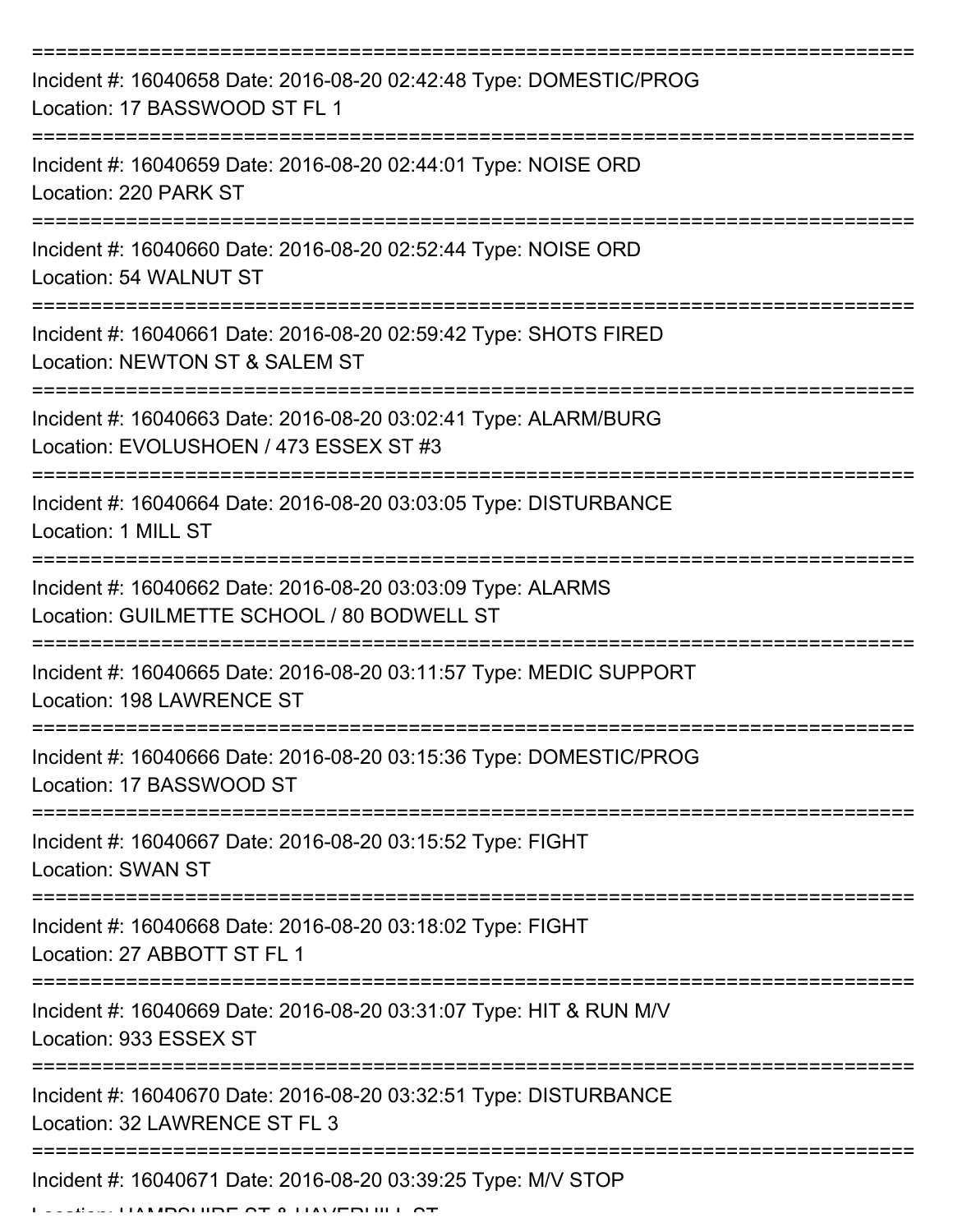| Incident #: 16040672 Date: 2016-08-20 03:41:08 Type: ALARM/BURG<br>Location: SOUTH LAWRENCE EAST SCHOOL / 165 CRAWFORD ST |
|---------------------------------------------------------------------------------------------------------------------------|
| Incident #: 16040673 Date: 2016-08-20 03:42:17 Type: MAL DAMG PROG<br>Location: 84 WARREN ST                              |
| Incident #: 16040674 Date: 2016-08-20 03:44:37 Type: ALARMS<br>Location: EXEC OFFICE HEALTH / 280 MERRIMACK ST FL 2-3     |
| Incident #: 16040675 Date: 2016-08-20 03:53:51 Type: CARJACKING<br>Location: WENDYS / 55 HAMPSHIRE ST                     |
| Incident #: 16040676 Date: 2016-08-20 04:08:43 Type: FIGHT<br>Location: 32 BERKELEY ST                                    |
| Incident #: 16040677 Date: 2016-08-20 05:16:32 Type: B&E/MV/PAST<br>Location: 596 ESSEX ST                                |
| Incident #: 16040678 Date: 2016-08-20 05:24:16 Type: NOISE ORD<br>Location: BELLEVUE ST & HAVERHILL ST                    |
| Incident #: 16040679 Date: 2016-08-20 05:39:08 Type: NOISE ORD<br>Location: 243 PROSPECT ST                               |
| Incident #: 16040680 Date: 2016-08-20 05:49:17 Type: M/V STOP<br>Location: 257 BROADWAY                                   |
| Incident #: 16040681 Date: 2016-08-20 05:52:10 Type: BUILDING CHK<br>Location: SANTOS GROCERY / 232 HAMPSHIRE ST          |
| Incident #: 16040682 Date: 2016-08-20 07:00:10 Type: ALARM/BURG<br>Location: ANDOVER ST AUTO / 580 ANDOVER ST             |
| Incident #: 16040683 Date: 2016-08-20 07:03:10 Type: A&B D/W PAST<br>Location: PORTUGUESE A SALAZAR CLUB / 2 SARATOGA ST  |
| Incident #: 16040684 Date: 2016-08-20 07:11:35 Type: ALARM/BURG<br>Location: DIEP RESIDENCE / 89 DURSO AV                 |
| Incident #: 16040686 Date: 2016-08-20 07:18:29 Type: ALARM/BURG                                                           |

Location: MILLS MACHINE MODKS / 30 CADVED ST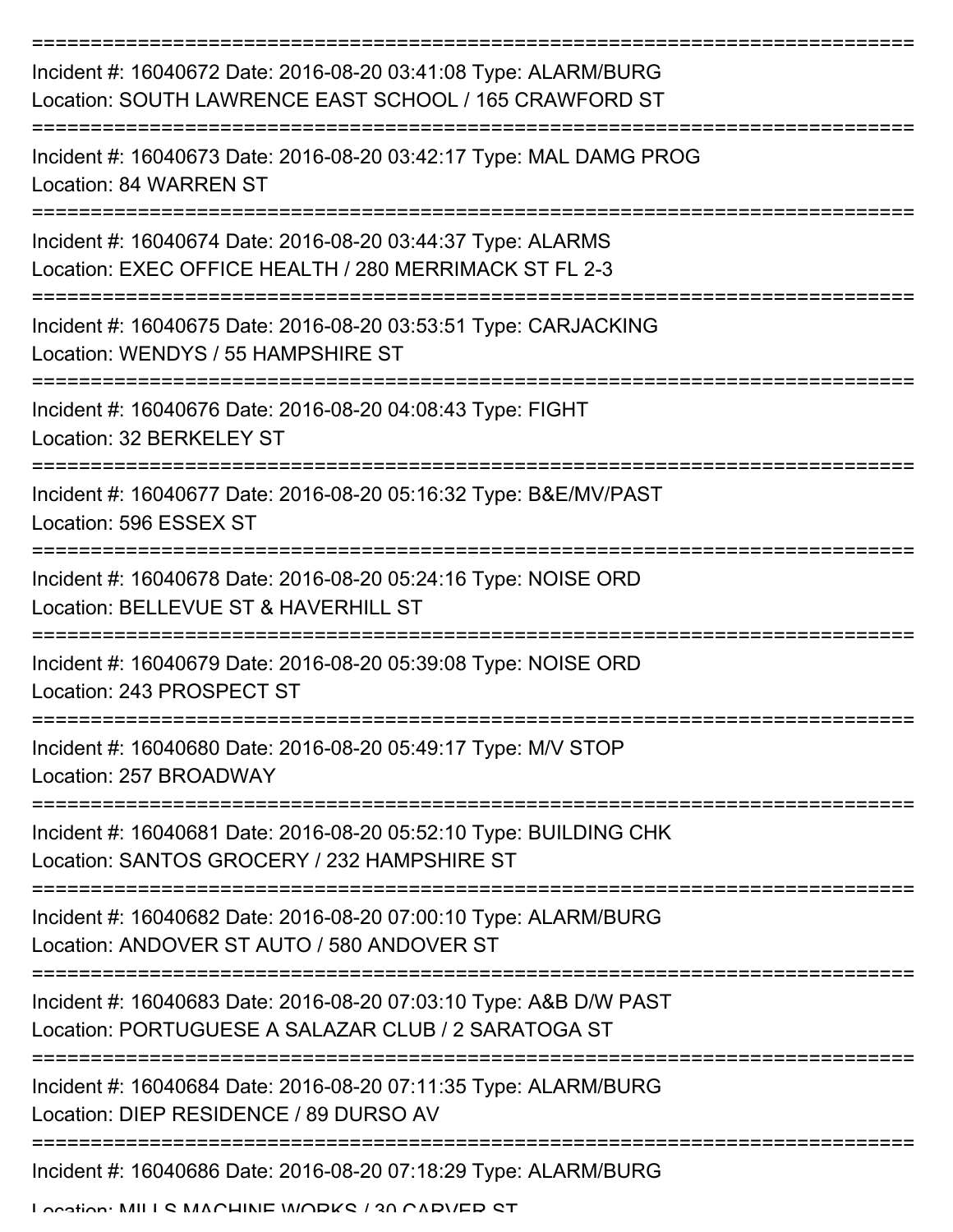| Incident #: 16040685 Date: 2016-08-20 07:18:34 Type: M/V STOP<br>Location: ANDOVER ST & CLIFTON ST                 |
|--------------------------------------------------------------------------------------------------------------------|
| Incident #: 16040687 Date: 2016-08-20 07:28:19 Type: M/V STOP<br>Location: CANAL ST & UNION ST                     |
| Incident #: 16040688 Date: 2016-08-20 07:30:08 Type: M/V STOP<br>Location: CARVER ST & SALEM ST                    |
| Incident #: 16040689 Date: 2016-08-20 07:33:52 Type: M/V STOP<br>Location: LAWRENCE ST & LOWELL ST                 |
| Incident #: 16040690 Date: 2016-08-20 07:41:40 Type: M/V STOP<br>Location: HAVERHILL ST & JACKSON ST               |
| Incident #: 16040691 Date: 2016-08-20 07:48:12 Type: M/V STOP<br>Location: FALLS BRIDGE / null                     |
| Incident #: 16040692 Date: 2016-08-20 08:15:45 Type: SUS PERS/MV<br>Location: 29 LENOX ST                          |
| Incident #: 16040693 Date: 2016-08-20 08:24:13 Type: SEX OFF. PAST<br>Location: 40 JEFFERSON ST                    |
| Incident #: 16040694 Date: 2016-08-20 09:01:40 Type: ASSIST FIRE<br>Location: COLONY FOODS, INC / 439 HAVERHILL ST |
| Incident #: 16040695 Date: 2016-08-20 09:19:50 Type: UNKNOWN PROB<br><b>Location: WILMOT ST</b>                    |
| Incident #: 16040696 Date: 2016-08-20 09:33:56 Type: HIT & RUN M/V<br>Location: HAVERHILL ST & NEWBURY ST          |
| Incident #: 16040697 Date: 2016-08-20 09:39:42 Type: MV/BLOCKING<br>Location: 80 MARGIN ST                         |
| Incident #: 16040698 Date: 2016-08-20 09:40:14 Type: M/V STOP<br>Location: 216 OSGOOD ST                           |
| Incident #: 16040699 Date: 2016-08-20 10:10:45 Type: INVEST CONT<br>Location: 19 POPLAR ST                         |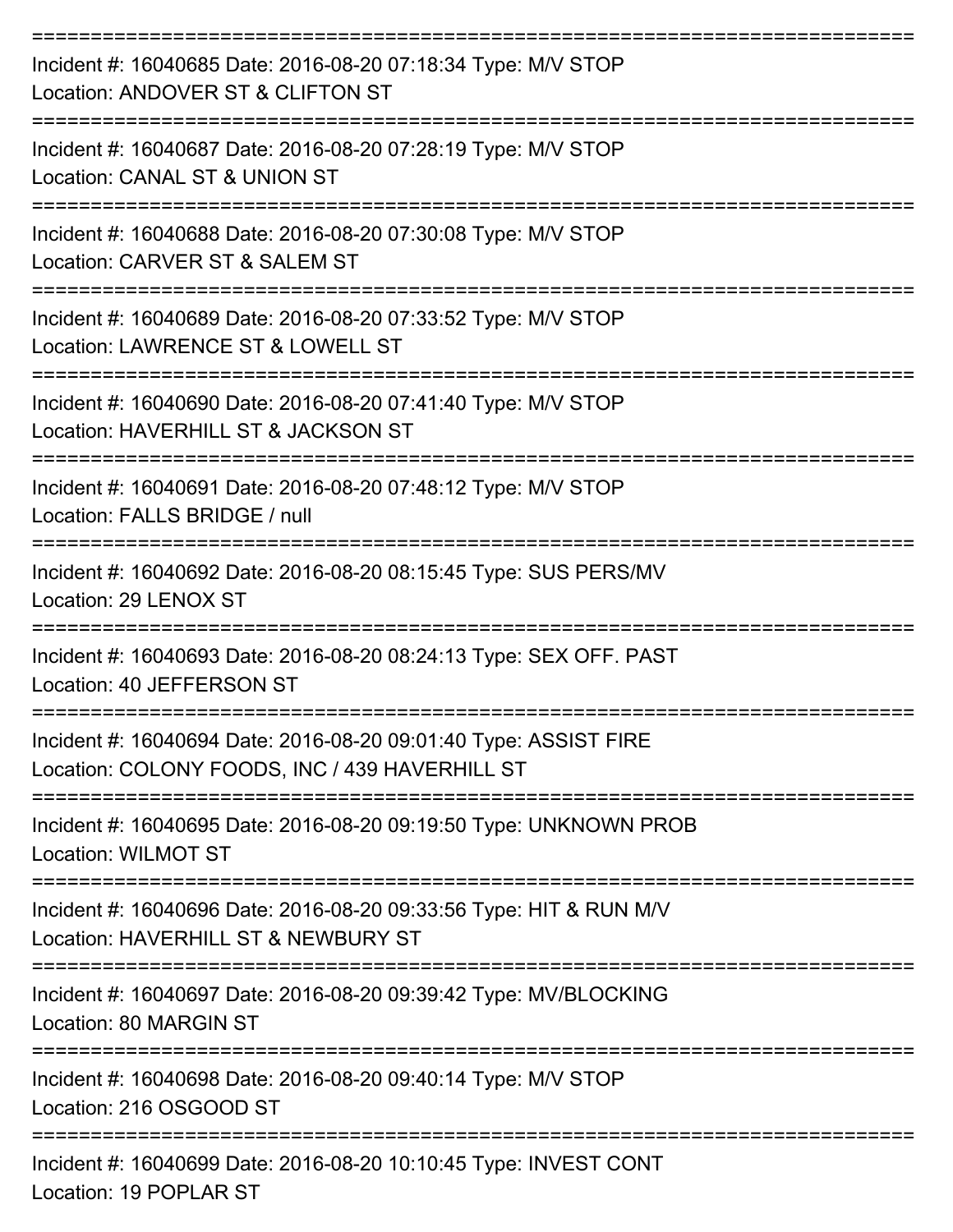| Incident #: 16040700 Date: 2016-08-20 10:18:55 Type: 209A/SERVE<br>Location: 141 AMESBURY ST                                |
|-----------------------------------------------------------------------------------------------------------------------------|
| Incident #: 16040701 Date: 2016-08-20 10:24:39 Type: RECOV/STOL/MV<br>Location: 231 WATER ST                                |
| Incident #: 16040702 Date: 2016-08-20 10:25:15 Type: SUS PERS/MV<br>Location: 335 AMES ST                                   |
| Incident #: 16040703 Date: 2016-08-20 10:33:19 Type: DISTURBANCE<br>Location: 31 KENDALL ST FL 3RD<br>--------------------- |
| Incident #: 16040704 Date: 2016-08-20 10:41:04 Type: MEDIC SUPPORT<br>Location: 10 BEACONSFIELD ST                          |
| Incident #: 16040705 Date: 2016-08-20 10:49:08 Type: M/V STOP<br>Location: LAWRENCE ST & SUNSET AV                          |
| Incident #: 16040706 Date: 2016-08-20 10:58:46 Type: ALARM/BURG<br>Location: DR JOE GORN / 101 AMESBURY ST                  |
| Incident #: 16040707 Date: 2016-08-20 11:02:33 Type: DRUG VIO<br>Location: BENNINGTON ST & ERVING AV                        |
| Incident #: 16040708 Date: 2016-08-20 11:10:16 Type: M/V STOP<br>Location: 40 FERN ST                                       |
| Incident #: 16040709 Date: 2016-08-20 11:28:53 Type: M/V STOP<br>Location: MERRIMACK ST & S CANAL ST                        |
| Incident #: 16040710 Date: 2016-08-20 11:29:20 Type: M/V STOP<br>Location: AMESBURY ST & METHUEN ST                         |
| --------------------------<br>Incident #: 16040711 Date: 2016-08-20 11:38:51 Type: THREATS<br>Location: 159 SARATOGA ST     |
| Incident #: 16040712 Date: 2016-08-20 11:45:27 Type: HIT & RUN M/V<br>Location: 26 SHERIDAN ST                              |
| Incident #: 16040713 Date: 2016-08-20 11:52:17 Type: DRUG VIO<br>Location: CENTRAL CATHOLIC HIGH SCHOOL / 300 HAMPSHIRE ST  |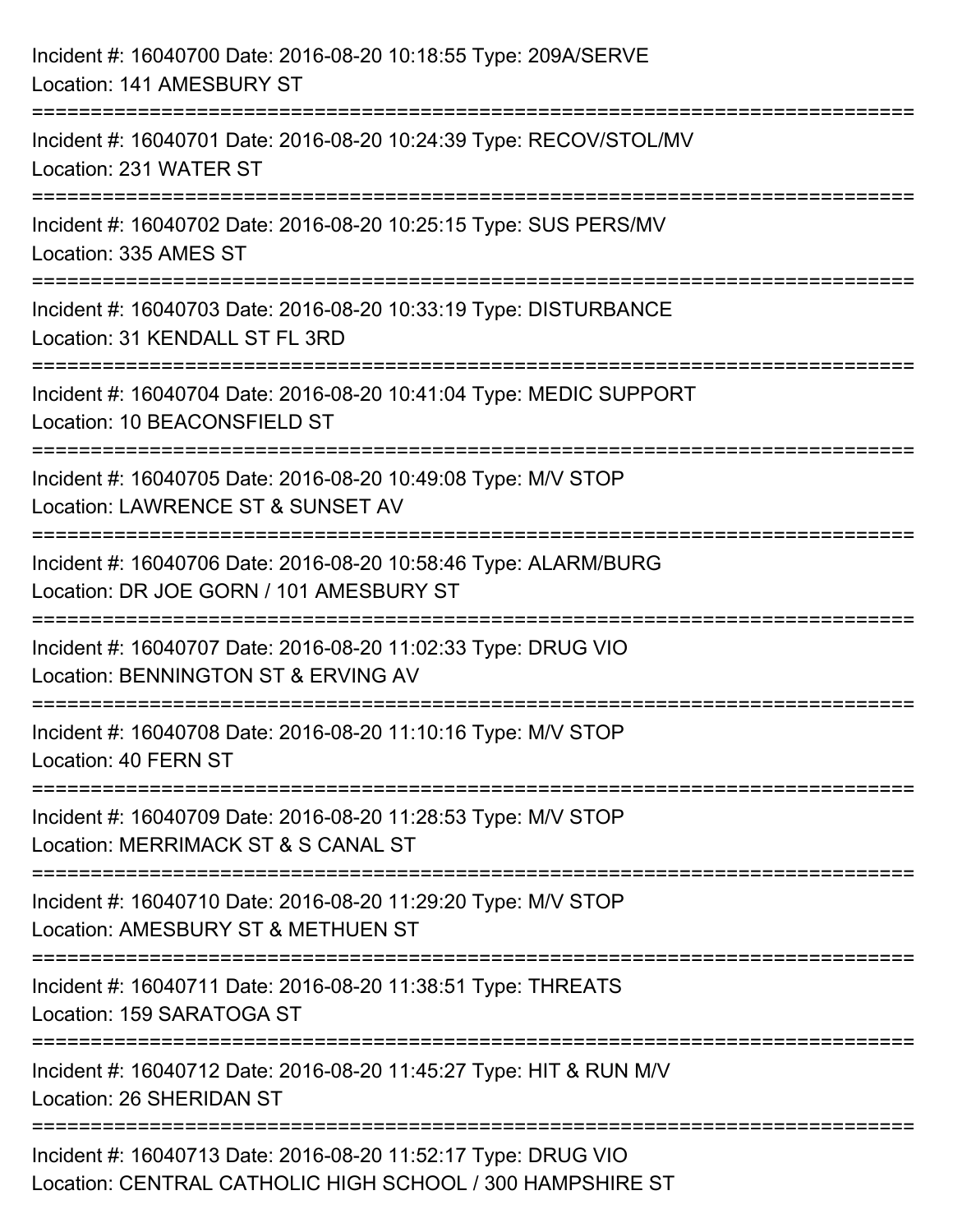| Incident #: 16040714 Date: 2016-08-20 11:54:11 Type: M/V STOP<br>Location: TRIPOLI BAKERY INC / 106 COMMON ST                |
|------------------------------------------------------------------------------------------------------------------------------|
| Incident #: 16040715 Date: 2016-08-20 11:58:34 Type: ALARM/BURG<br>Location: ESPERANZA ACADEMY / 198 GARDEN ST               |
| Incident #: 16040716 Date: 2016-08-20 12:01:34 Type: DRUG VIO<br>Location: DENNYS / 160 WINTHROP AV<br>;==================== |
| Incident #: 16040717 Date: 2016-08-20 12:04:34 Type: HIT & RUN M/V<br>Location: 121 WEST ST                                  |
| Incident #: 16040718 Date: 2016-08-20 12:05:51 Type: M/V STOP<br>Location: 345 S BROADWAY                                    |
| Incident #: 16040719 Date: 2016-08-20 12:06:37 Type: M/V STOP<br>Location: HAVERHILL ST & WEST ST                            |
| Incident #: 16040720 Date: 2016-08-20 12:07:04 Type: DISORDERLY<br>Location: BRUCE ST & PARK ST                              |
| Incident #: 16040721 Date: 2016-08-20 12:14:48 Type: M/V STOP<br>Location: 16 MT VERNON ST                                   |
| Incident #: 16040722 Date: 2016-08-20 12:17:12 Type: M/V STOP<br>Location: HAMPSHIRE ST & LOWELL ST                          |
| Incident #: 16040723 Date: 2016-08-20 12:25:38 Type: DOMESTIC/PROG<br>Location: 16 BEACON ST                                 |
| Incident #: 16040724 Date: 2016-08-20 12:28:46 Type: AUTO ACC/NO PI<br>Location: 598 HAVERHILL ST                            |
| Incident #: 16040725 Date: 2016-08-20 12:31:02 Type: M/V STOP<br>Location: MT VERNON ST & S BROADWAY                         |
| Incident #: 16040726 Date: 2016-08-20 12:31:42 Type: M/V STOP<br>Location: 378 S BROADWAY                                    |
| Incident #: 16040727 Date: 2016-08-20 12:35:38 Type: STOLEN PROP<br>Location: 27 E DALTON ST                                 |

===========================================================================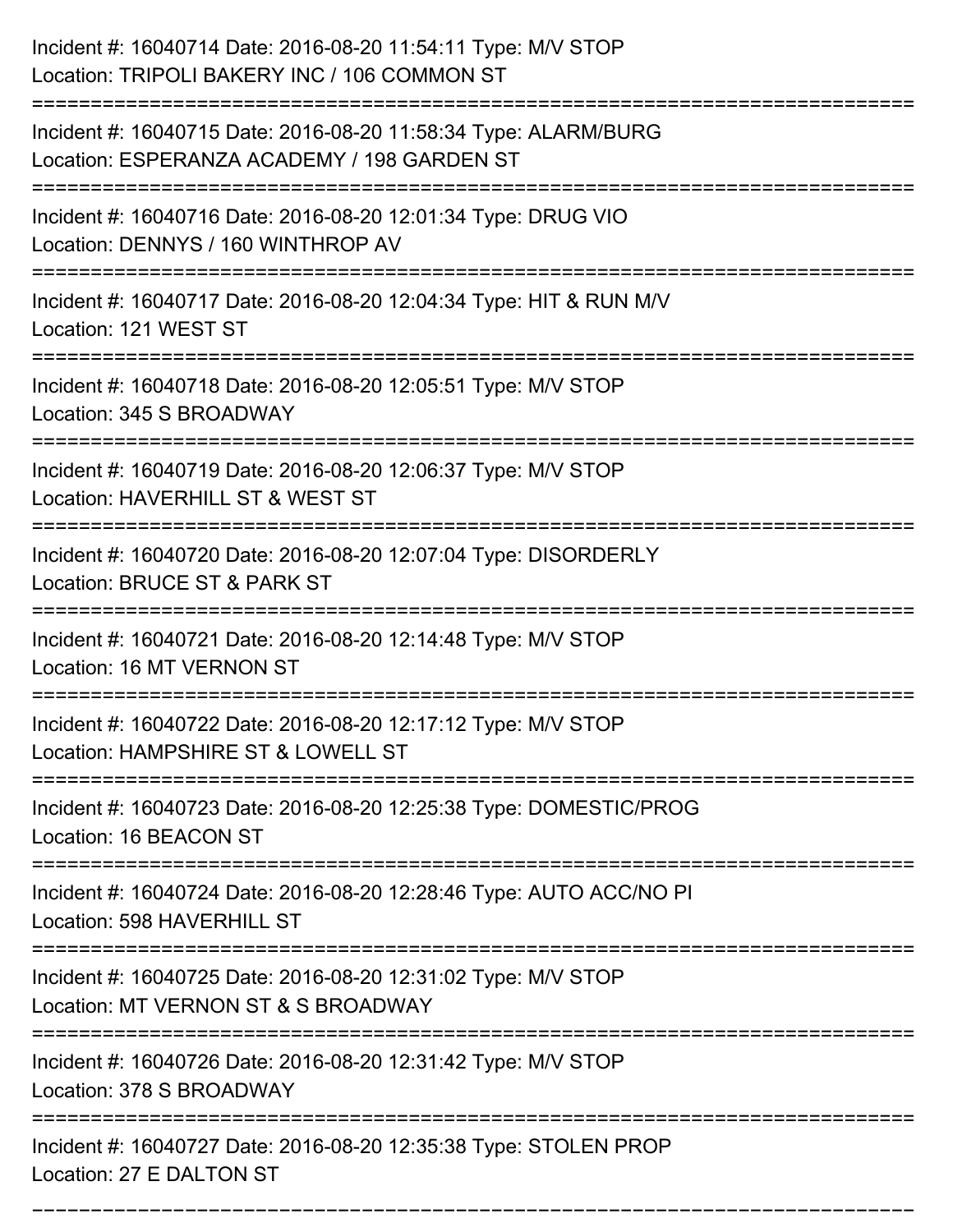| Incident #: 16040729 Date: 2016-08-20 12:41:29 Type: GUN CALL<br>Location: GO 1 DOLLAR / 73 WINTHROP AV                             |
|-------------------------------------------------------------------------------------------------------------------------------------|
| Incident #: 16040728 Date: 2016-08-20 12:43:49 Type: DOMESTIC/PROG<br>Location: 443 ANDOVER ST #7                                   |
| Incident #: 16040730 Date: 2016-08-20 12:51:02 Type: DRUG VIO<br>Location: 50 ISLAND ST                                             |
| Incident #: 16040731 Date: 2016-08-20 13:06:06 Type: DOMESTIC/PROG<br>Location: 175 SALEM ST                                        |
| Incident #: 16040732 Date: 2016-08-20 13:07:22 Type: ASSSIT AMBULANC<br>Location: 45 SULLIVAN AV                                    |
| Incident #: 16040733 Date: 2016-08-20 13:14:35 Type: MISSING PERS<br>Location: 71 FERN ST                                           |
| Incident #: 16040734 Date: 2016-08-20 13:27:06 Type: SPECIAL CHECK<br>Location: GEISLER STATE POOL / 50 HIGH ST<br>================ |
| Incident #: 16040735 Date: 2016-08-20 13:33:35 Type: INVEST CONT<br>Location: 168 PROSPECT ST                                       |
| Incident #: 16040736 Date: 2016-08-20 13:36:08 Type: AUTO ACC/PI<br>Location: ESSEX ST & UNION ST                                   |
| Incident #: 16040738 Date: 2016-08-20 13:43:52 Type: STOLEN PROP<br>Location: 34 WASHINGTON ST                                      |
| Incident #: 16040737 Date: 2016-08-20 13:43:57 Type: AUTO ACC/NO PI<br>Location: BROADWAY & WATER ST                                |
| Incident #: 16040739 Date: 2016-08-20 13:52:05 Type: DOMESTIC/PAST<br>Location: 178 UNION ST FL 2ND                                 |
| Incident #: 16040740 Date: 2016-08-20 13:54:23 Type: GUN CALL<br>Location: 172 PARKER ST                                            |
| Incident #: 16040741 Date: 2016-08-20 14:02:16 Type: VIO CITY ORD<br>Location: MARKET ST & SALEM ST                                 |
|                                                                                                                                     |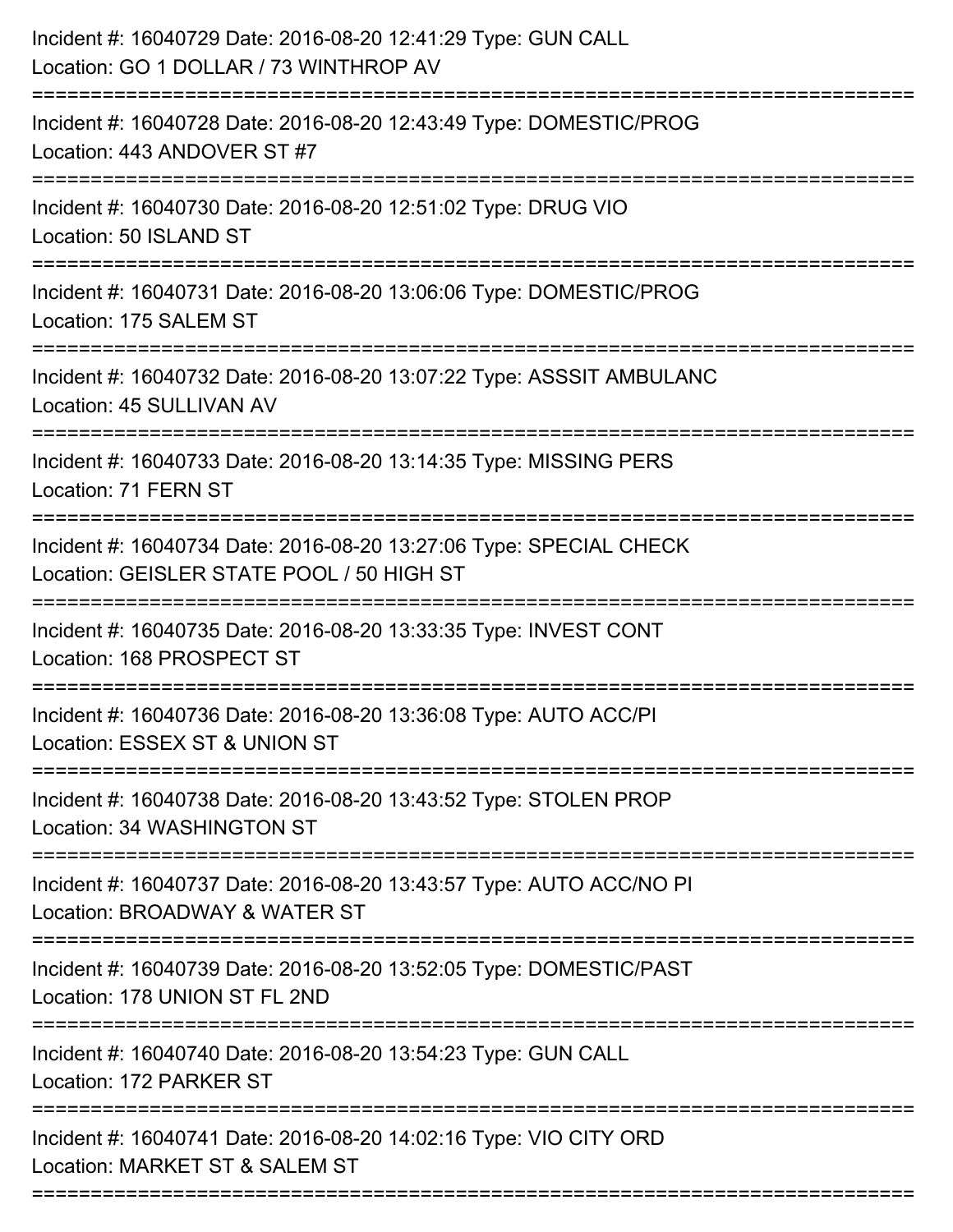Location: 274 SALEM ST =========================================================================== Incident #: 16040743 Date: 2016-08-20 14:11:03 Type: DISTURBANCE Location: 290 SALEM ST =========================================================================== Incident #: 16040744 Date: 2016-08-20 14:17:37 Type: NOISE ORD Location: 65 BEACON ST =========================================================================== Incident #: 16040745 Date: 2016-08-20 14:37:51 Type: MV/BLOCKING Location: 190 ANDOVER ST =========================================================================== Incident #: 16040746 Date: 2016-08-20 14:45:20 Type: LOST PROPERTY Location: 4 FERN ST =========================================================================== Incident #: 16040747 Date: 2016-08-20 15:13:35 Type: KEEP PEACE Location: 6 SPRINGFIELD ST =========================================================================== Incident #: 16040748 Date: 2016-08-20 15:14:37 Type: SHOTS FIRED Location: MELROSE ST & WATER ST =========================================================================== Incident #: 16040749 Date: 2016-08-20 15:23:23 Type: VIO CITY ORD Location: CHESTNUT ST & SHORT ST =========================================================================== Incident #: 16040750 Date: 2016-08-20 15:34:03 Type: M/V STOP Location: 15 HANCOCK ST =========================================================================== Incident #: 16040751 Date: 2016-08-20 15:43:36 Type: DISTURBANCE Location: 31 MERRIMACK ST =========================================================================== Incident #: 16040752 Date: 2016-08-20 15:45:06 Type: DOMESTIC/PAST Location: 178 UNION ST FL 2ND =========================================================================== Incident #: 16040753 Date: 2016-08-20 15:49:27 Type: UNWANTEDGUEST Location: CROWN FRIED CHICKEN / 205 BROADWAY =========================================================================== Incident #: 16040754 Date: 2016-08-20 16:21:30 Type: NOISE ORD Location: 448 LOWELL ST =========================================================================== Incident #: 16040755 Date: 2016-08-20 16:26:15 Type: CK WELL BEING Location: 180 PARK ST ===========================================================================

Incident #: 16040756 Date: 2016 08 20 16:33:00 Type: INVEST CONT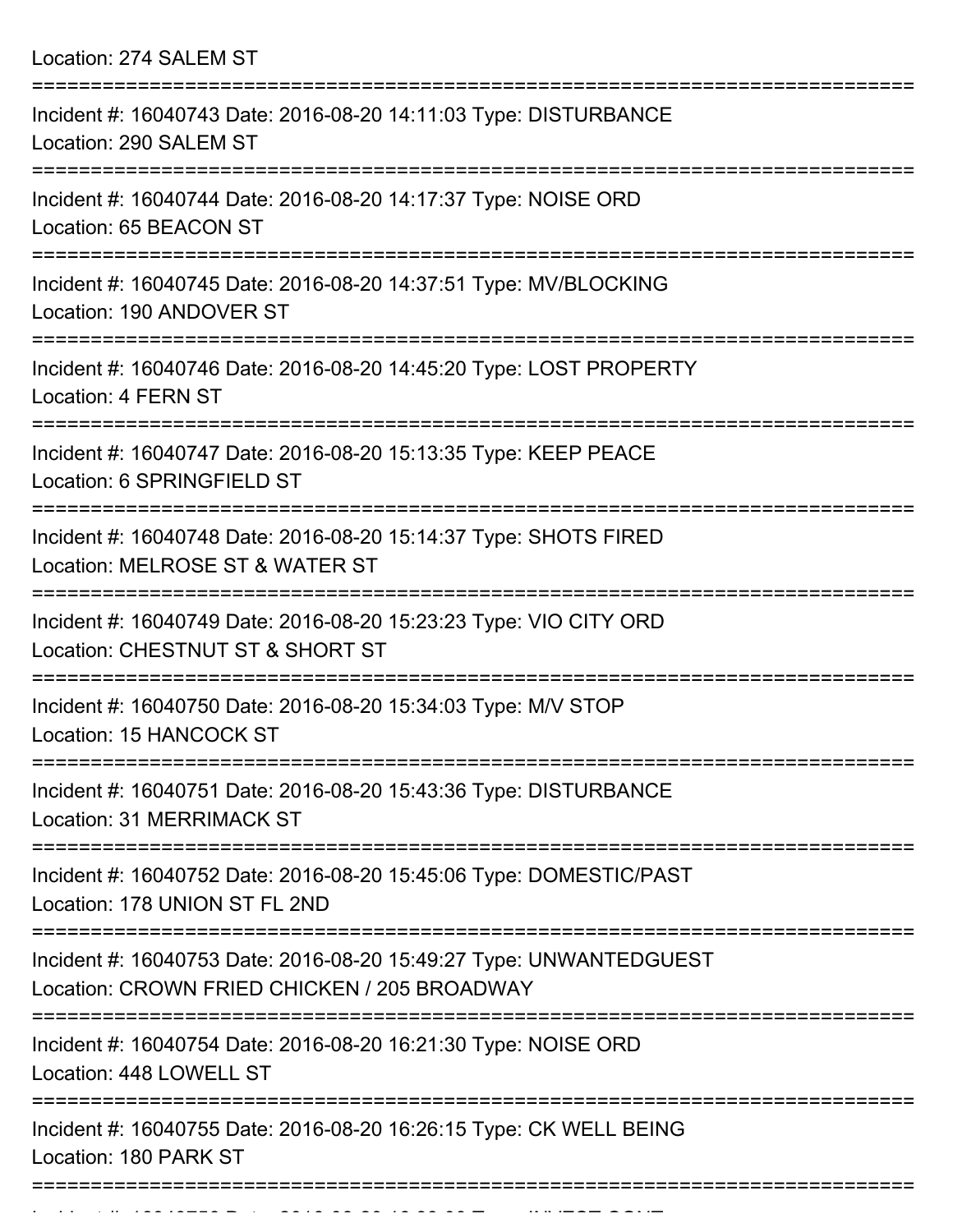| Location: 38 FULTON ST                                                                                                                |  |
|---------------------------------------------------------------------------------------------------------------------------------------|--|
| :========================<br>Incident #: 16040757 Date: 2016-08-20 16:36:59 Type: NOISE ORD<br>Location: 60 HILLSIDE AV               |  |
| Incident #: 16040758 Date: 2016-08-20 16:57:06 Type: AUTO ACC/NO PI<br>Location: 14 MASON ST<br>=========================             |  |
| Incident #: 16040759 Date: 2016-08-20 16:57:52 Type: NOISE ORD<br>Location: ADAMS ST                                                  |  |
| Incident #: 16040760 Date: 2016-08-20 17:12:55 Type: DRUG VIO<br>Location: KENT ST & S UNION ST<br>================================== |  |
| Incident #: 16040761 Date: 2016-08-20 17:14:38 Type: AUTO ACC/NO PI<br>Location: ARLINGTON ST & LAWRENCE ST                           |  |
| Incident #: 16040762 Date: 2016-08-20 17:18:19 Type: M/V STOP<br>Location: BROADWAY & LOWELL ST                                       |  |
| :===================<br>Incident #: 16040763 Date: 2016-08-20 17:18:41 Type: M/V STOP<br>Location: BRADFORD ST & BROADWAY             |  |
| Incident #: 16040764 Date: 2016-08-20 17:18:51 Type: MV/BLOCKING<br>Location: 266 COLONIAL RD                                         |  |
| =================<br>Incident #: 16040765 Date: 2016-08-20 17:23:40 Type: M/V STOP<br>Location: BRADFORD ST & BROADWAY                |  |
|                                                                                                                                       |  |

Incident #: 16040766 Date: 2016-08-20 17:24:07 Type: M/V STOP Location: FRANKLIN ST & LOWELL ST

===========================================================================

Incident #: 16040767 Date: 2016-08-20 17:25:18 Type: M/V STOP

Location: BROADWAY & COMMON ST

===========================================================================

Incident #: 16040768 Date: 2016-08-20 17:25:55 Type: M/V STOP

Location: ESSEX ST & FRANKLIN ST

===========================================================================

===========================================================================

Incident #: 16040769 Date: 2016-08-20 17:26:18 Type: M/V STOP Location: MELROSE ST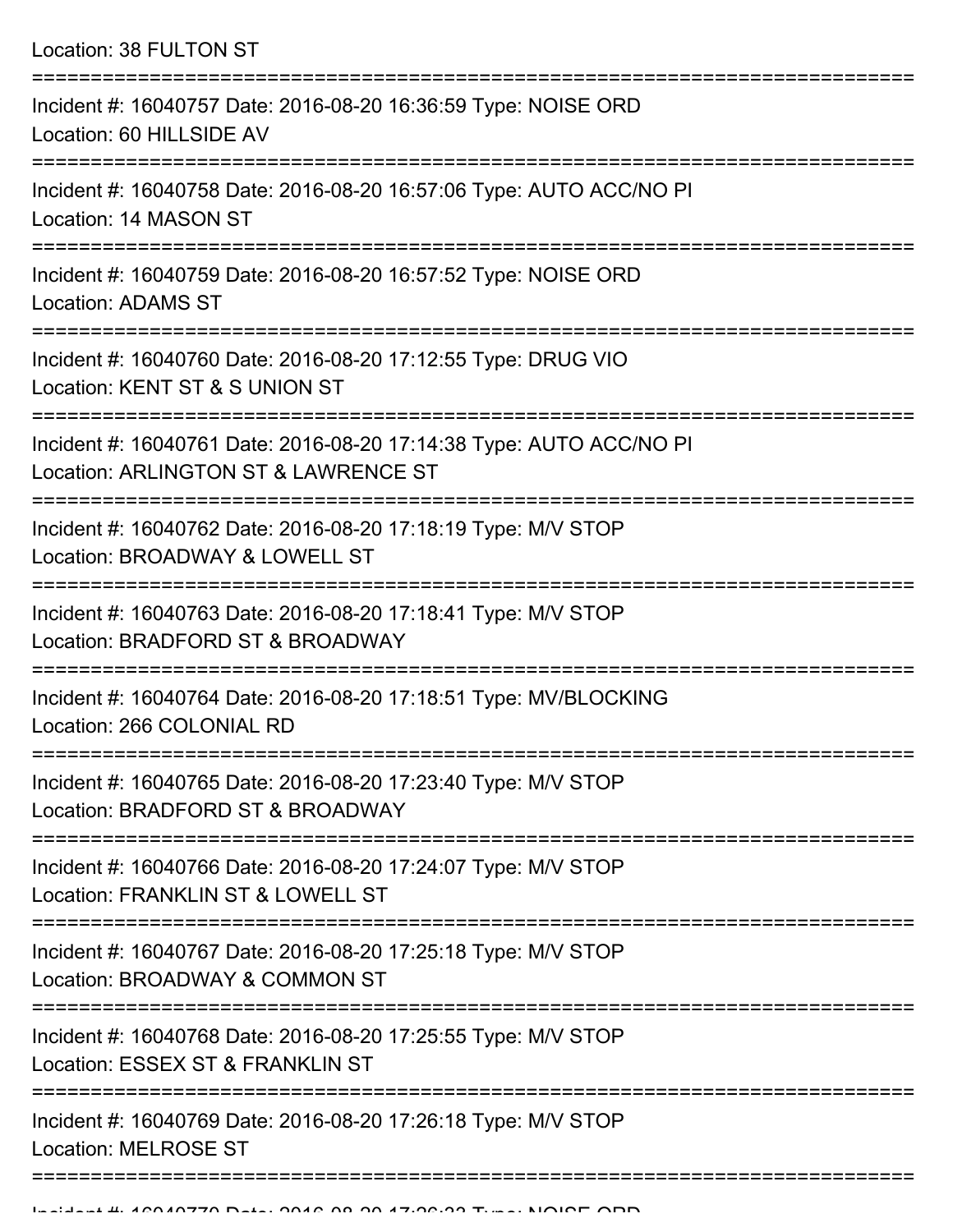| Location: HILLSIDE AV & YALE ST                                                                                                   |
|-----------------------------------------------------------------------------------------------------------------------------------|
| Incident #: 16040771 Date: 2016-08-20 17:28:06 Type: NOISE ORD<br>Location: 71 ELM ST                                             |
| Incident #: 16040772 Date: 2016-08-20 17:29:53 Type: M/V STOP<br>Location: BROADWAY & LOWELL ST                                   |
| Incident #: 16040773 Date: 2016-08-20 17:30:25 Type: M/V STOP<br>Location: BROADWAY & LOWELL ST                                   |
| Incident #: 16040774 Date: 2016-08-20 17:31:36 Type: M/V STOP<br>Location: BROADWAY & CONCORD ST                                  |
| :===========================<br>Incident #: 16040775 Date: 2016-08-20 17:33:44 Type: M/V STOP<br>Location: CANAL ST & FRANKLIN ST |
| Incident #: 16040776 Date: 2016-08-20 17:35:58 Type: NOISE ORD<br>Location: 65 BEACON ST                                          |
| Incident #: 16040777 Date: 2016-08-20 17:36:52 Type: SUS PERS/MV<br><b>Location: PEMBERTON PARK</b>                               |
| Incident #: 16040778 Date: 2016-08-20 17:43:25 Type: M/V STOP<br>Location: BROADWAY & CANAL ST                                    |
| Incident #: 16040779 Date: 2016-08-20 17:48:23 Type: NOISE ORD<br>Location: HILLSIDE AV & YALE ST                                 |
| Incident #: 16040780 Date: 2016-08-20 17:56:51 Type: ALARM/BURG<br>Location: MIN ASIAN AND AZIZ / 127 S BROADWAY                  |
| Incident #: 16040782 Date: 2016-08-20 18:02:00 Type: NEIGHBOR PROB<br>Location: 133 ESSEX ST                                      |
| Incident #: 16040781 Date: 2016-08-20 18:02:47 Type: M/V STOP<br>Location: 189 UNION                                              |
| Incident #: 16040783 Date: 2016-08-20 18:14:50 Type: MEDIC SUPPORT<br>Location: 60 JEFFERSON ST                                   |
| Incident #: 16040784 Date: 2016-08-20 18:17:08 Type: DISTURBANCE                                                                  |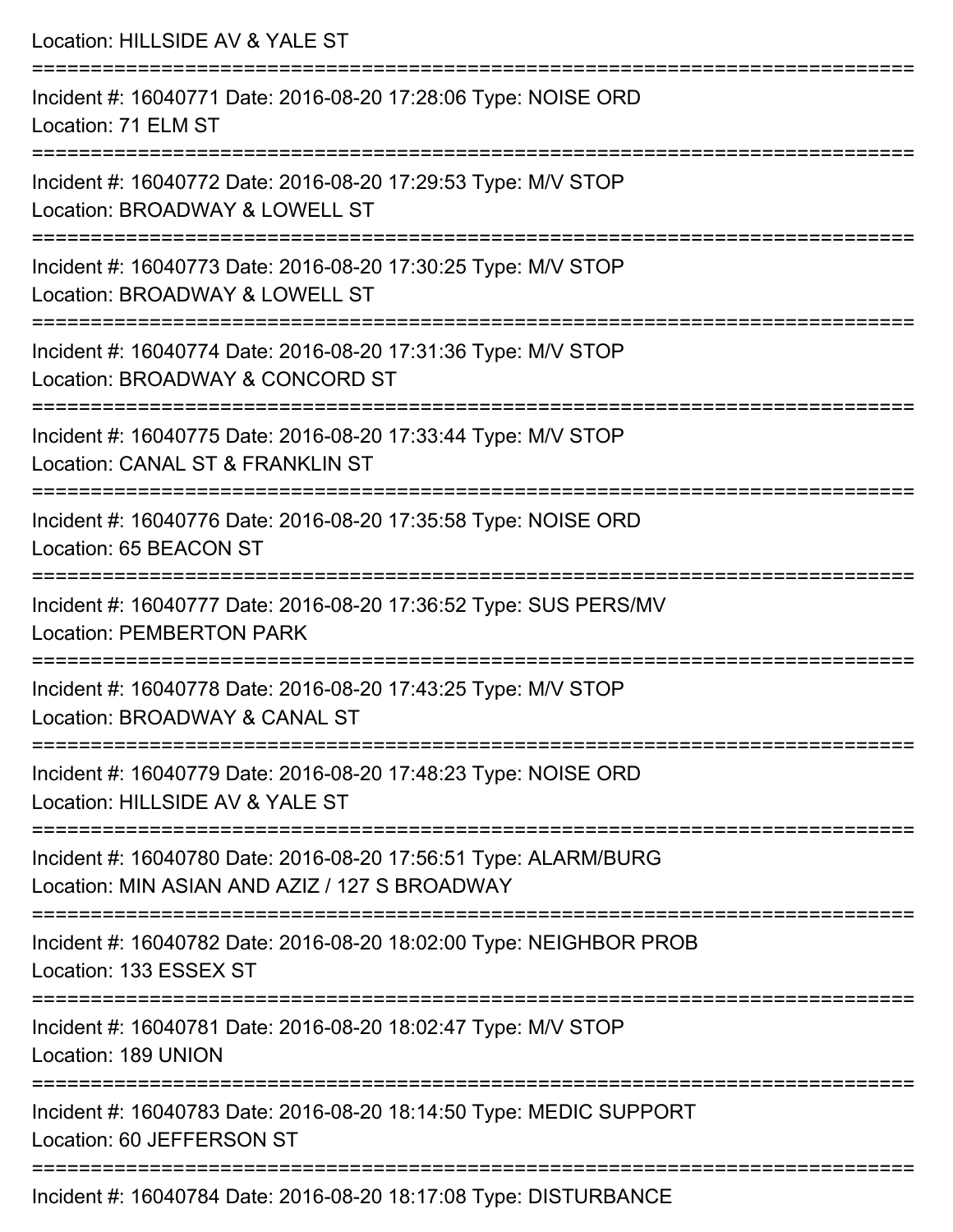| Incident #: 16040785 Date: 2016-08-20 18:25:33 Type: DRINKING PUBL<br><b>Location: ONEILL PARK</b>                                      |
|-----------------------------------------------------------------------------------------------------------------------------------------|
| Incident #: 16040786 Date: 2016-08-20 18:26:14 Type: DISTURBANCE<br>Location: PORTUGUESE A SALAZAR CLUB / 2 SARATOGA ST<br>============ |
| Incident #: 16040787 Date: 2016-08-20 18:36:13 Type: GENERAL SERV<br>Location: 274 E HAVERHILL ST                                       |
| Incident #: 16040788 Date: 2016-08-20 18:38:38 Type: NOISE ORD<br>Location: 184 WEST ST                                                 |
| Incident #: 16040789 Date: 2016-08-20 18:40:06 Type: NOTIFICATION<br>Location: 27 E DALTON ST                                           |
| Incident #: 16040790 Date: 2016-08-20 18:42:51 Type: NOISE ORD<br>Location: 60 HILLSIDE AV                                              |
| Incident #: 16040791 Date: 2016-08-20 18:55:06 Type: HIT & RUN M/V<br>Location: CVS PHARMACY / 205 S BROADWAY                           |
| Incident #: 16040792 Date: 2016-08-20 18:55:48 Type: M/V STOP<br>Location: BROADWAY & TREMONT ST<br>----------------                    |
| Incident #: 16040794 Date: 2016-08-20 19:01:35 Type: DISTURBANCE<br>Location: 12 NEWBURY ST                                             |
| Incident #: 16040793 Date: 2016-08-20 19:02:58 Type: SUS PERS/MV<br>Location: 30 STATE ST                                               |
| Incident #: 16040795 Date: 2016-08-20 19:08:42 Type: DOMESTIC/PROG<br>Location: HAMPSHIRE ST & LOWELL ST                                |
| Incident #: 16040797 Date: 2016-08-20 19:10:42 Type: NOISE ORD<br>Location: ROSE BEAUTY SHOPPE / 339 SALEM ST                           |
| Incident #: 16040796 Date: 2016-08-20 19:11:04 Type: NOISE ORD<br>Location: AMES ST & WATER ST                                          |
| Incident #: 16040798 Date: 2016-08-20 19:26:19 Type: DOMESTIC/PAST                                                                      |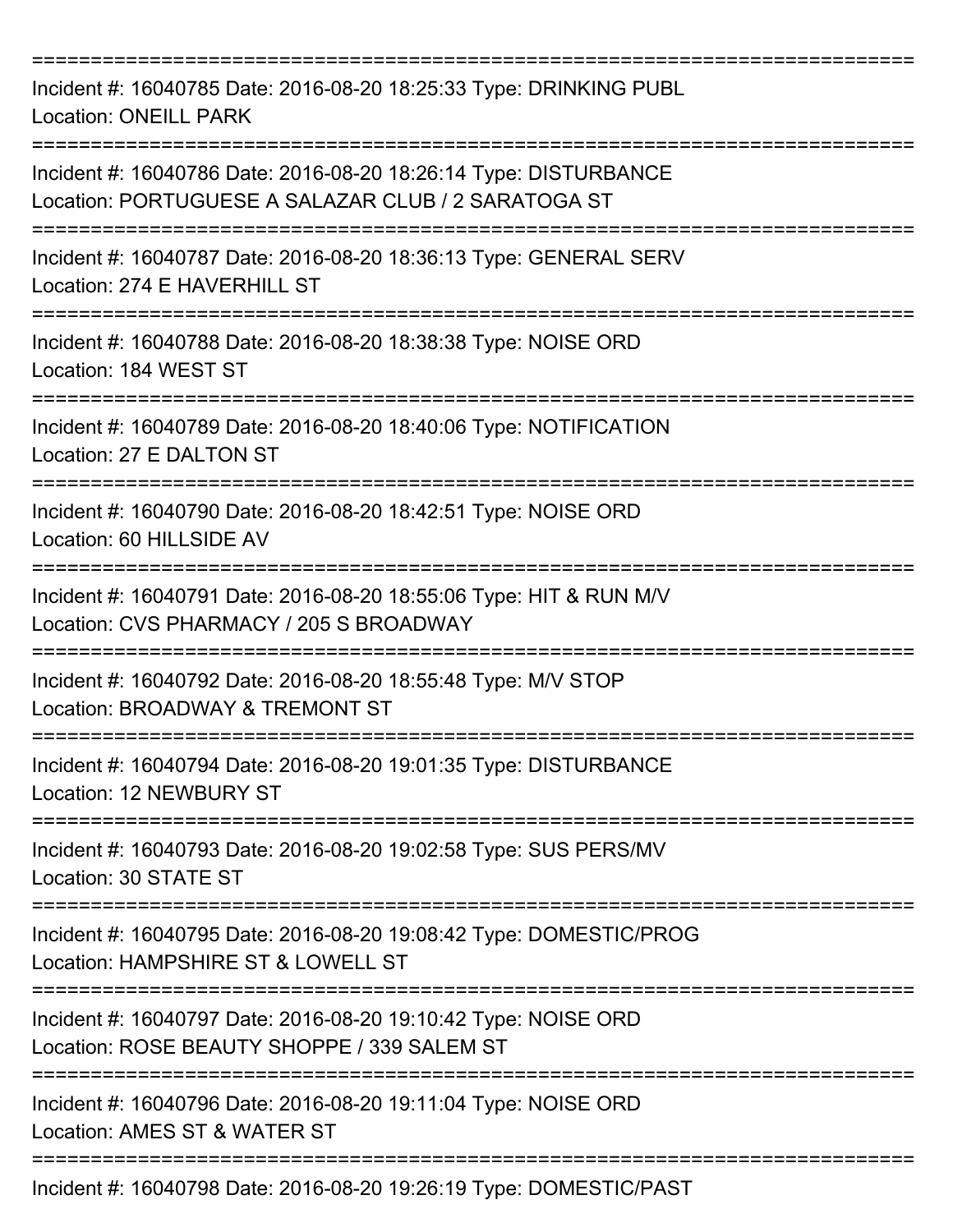| Incident #: 16040799 Date: 2016-08-20 19:27:10 Type: DRUG VIO<br>Location: DUNKIN DONUTS / 99 WINTHROP AV        |
|------------------------------------------------------------------------------------------------------------------|
| Incident #: 16040800 Date: 2016-08-20 19:48:21 Type: DRINKING PUBL<br><b>Location: PEMBERTON PARK</b>            |
| Incident #: 16040801 Date: 2016-08-20 20:02:47 Type: NOISE ORD<br>Location: 22 STATE ST                          |
| Incident #: 16040802 Date: 2016-08-20 20:08:38 Type: NOISE ORD<br>Location: ADAMS ST                             |
| Incident #: 16040803 Date: 2016-08-20 20:27:25 Type: DOMESTIC/PAST<br>Location: 46 SALEM ST                      |
| Incident #: 16040804 Date: 2016-08-20 20:30:45 Type: LOUD NOISE<br>Location: 60 HILLSIDE AV #AVE                 |
| Incident #: 16040806 Date: 2016-08-20 20:48:16 Type: SUS PERS/MV<br>Location: 355 PARK ST                        |
| Incident #: 16040805 Date: 2016-08-20 20:49:29 Type: NOISE ORD<br>Location: 26 S BOWDOIN ST                      |
| Incident #: 16040807 Date: 2016-08-20 20:51:37 Type: NOISE ORD<br>Location: 45 PERRY AV                          |
| ===================<br>Incident #: 16040808 Date: 2016-08-20 20:53:03 Type: NOISE ORD<br>Location: 136 WILLOW ST |
| Incident #: 16040809 Date: 2016-08-20 20:53:55 Type: AUTO ACC/NO PI<br>Location: BRUCE ST & PARK ST              |
| Incident #: 16040810 Date: 2016-08-20 20:56:19 Type: MAN DOWN<br>Location: 10 BEACONSFIELD ST                    |
| Incident #: 16040811 Date: 2016-08-20 21:11:21 Type: M/V STOP<br>Location: E HAVERHILL ST & OAK ST               |
| Incident #: 16040812 Date: 2016-08-20 21:16:54 Type: NOISE ORD                                                   |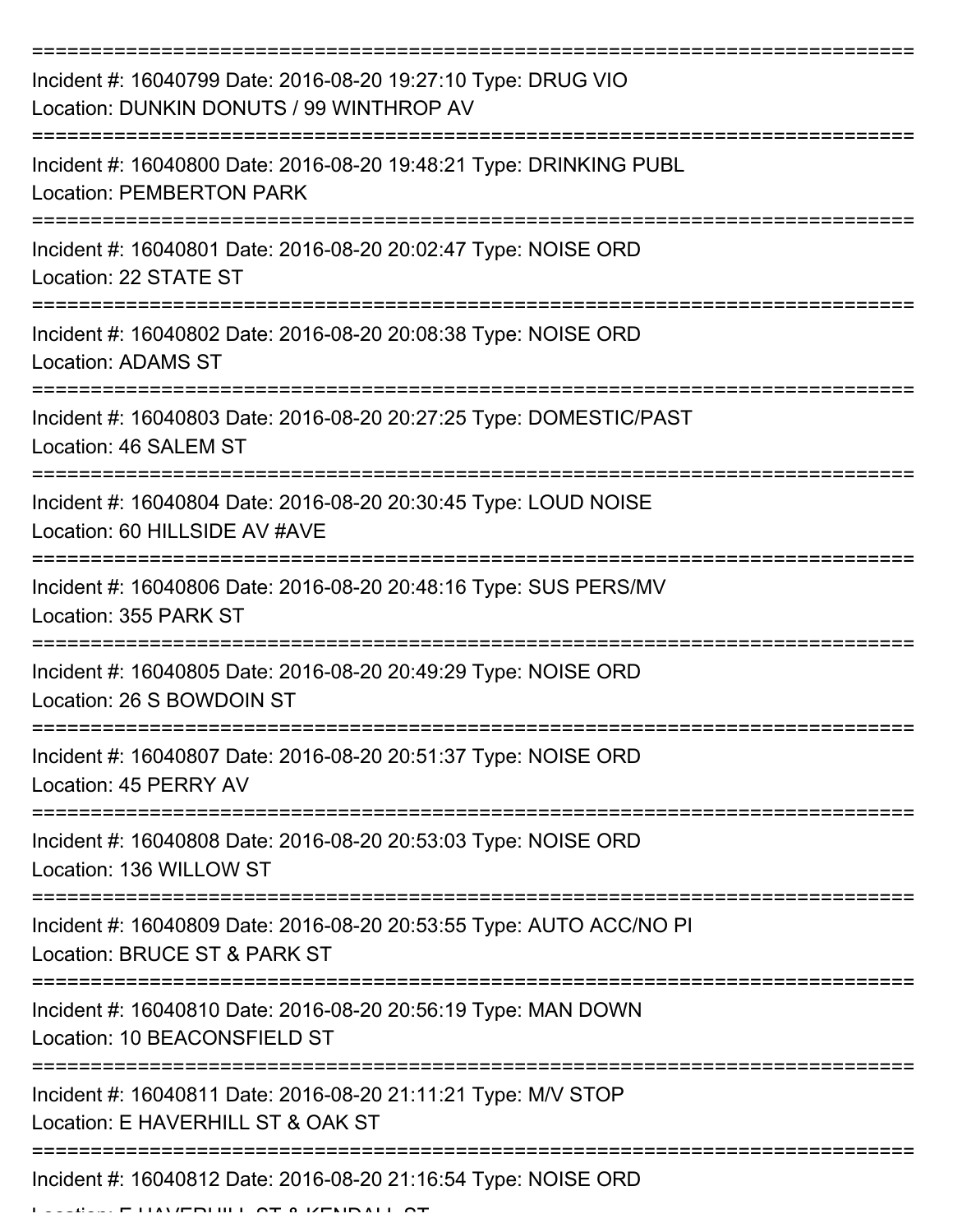| Incident #: 16040813 Date: 2016-08-20 21:18:17 Type: AUTO ACC/NO PI<br>Location: PARK ST & SPRUCE ST                            |
|---------------------------------------------------------------------------------------------------------------------------------|
| Incident #: 16040814 Date: 2016-08-20 21:20:01 Type: NOISE ORD<br>Location: 36 CEDAR ST                                         |
| Incident #: 16040815 Date: 2016-08-20 21:32:42 Type: NOISE ORD<br>Location: 132 WILLOW ST                                       |
| Incident #: 16040816 Date: 2016-08-20 21:33:32 Type: NOISE ORD<br>Location: 27 SPRINGFIELD ST                                   |
| Incident #: 16040817 Date: 2016-08-20 21:44:33 Type: NOISE ORD<br>Location: CHANDLER ST & WATER ST                              |
| Incident #: 16040818 Date: 2016-08-20 21:48:20 Type: MV/BLOCKING<br>Location: 140 EXCHANGE ST                                   |
| Incident #: 16040819 Date: 2016-08-20 21:50:13 Type: NOISE ORD<br>Location: WILLIAM ST & WESLEY ST                              |
| Incident #: 16040820 Date: 2016-08-20 21:51:07 Type: THREATS<br>Location: 11 MONTGOMERY ST                                      |
| Incident #: 16040821 Date: 2016-08-20 21:57:27 Type: MAL DAMAGE<br>Location: 24 LENOX ST FL 1                                   |
| Incident #: 16040822 Date: 2016-08-20 22:04:21 Type: DOMESTIC/PROG<br>Location: 107 RIVER POINTE WY #3203                       |
| Incident #: 16040823 Date: 2016-08-20 22:06:17 Type: A&B PAST<br>Location: 49 CHESTER ST                                        |
| ------------------------------------<br>Incident #: 16040824 Date: 2016-08-20 22:34:16 Type: NOISE ORD<br>Location: 103 HIGH ST |
| Incident #: 16040825 Date: 2016-08-20 22:36:08 Type: M/V STOP<br>Location: BROADWAY & HAVERHILL ST                              |
| Incident #: 16040826 Date: 2016-08-20 22:36:14 Type: NOISE ORD                                                                  |

Location: DEADL ST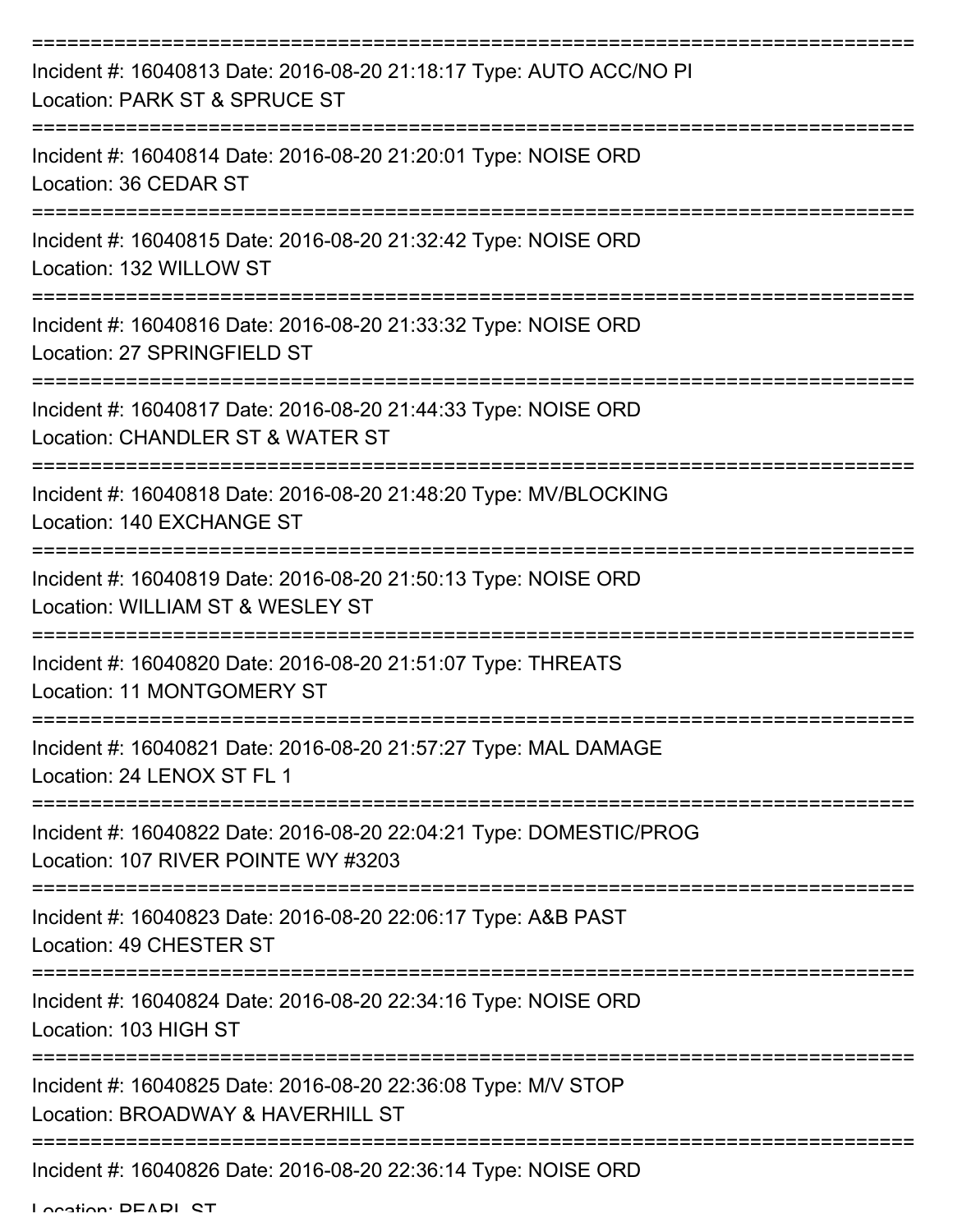| Incident #: 16040827 Date: 2016-08-20 22:38:34 Type: NOISE ORD<br>Location: FERRY ST & HIGH ST                   |
|------------------------------------------------------------------------------------------------------------------|
| Incident #: 16040828 Date: 2016-08-20 22:44:29 Type: NOISE ORD<br>Location: 10 GROVE ST                          |
| Incident #: 16040829 Date: 2016-08-20 22:45:51 Type: NOISE ORD<br>Location: 6 BROOK ST                           |
| Incident #: 16040830 Date: 2016-08-20 22:48:31 Type: TRESPASSING<br>Location: 50 BROADWAY                        |
| Incident #: 16040831 Date: 2016-08-20 22:50:16 Type: MEDIC SUPPORT<br>Location: BROADWAY & ESSEX ST              |
| Incident #: 16040832 Date: 2016-08-20 22:54:28 Type: NOISE ORD<br>Location: FARNHAM ST & FOSTER ST               |
| ----------------<br>Incident #: 16040833 Date: 2016-08-20 23:01:43 Type: NOISE ORD<br>Location: 552 ANDOVER ST   |
| Incident #: 16040834 Date: 2016-08-20 23:05:58 Type: NOISE ORD<br>Location: ATHENS PIZZA + SUBS / 171 S BROADWAY |
| Incident #: 16040836 Date: 2016-08-20 23:09:13 Type: NOISE ORD<br>Location: BROOKFIELD ST & DRACUT ST            |
| Incident #: 16040835 Date: 2016-08-20 23:12:03 Type: MV/BLOCKING<br>Location: 112 SPRINGFIELD ST                 |
| Incident #: 16040837 Date: 2016-08-20 23:13:42 Type: NOISE ORD<br>Location: ARLINGTON ST & LAWRENCE ST           |
| Incident #: 16040838 Date: 2016-08-20 23:14:40 Type: DISTURBANCE<br>Location: 248 BROADWAY                       |
| Incident #: 16040839 Date: 2016-08-20 23:16:33 Type: NOISE ORD<br>Location: 51 SWAN ST                           |
| Incident #: 16040840 Date: 2016-08-20 23:21:36 Type: NOISE ORD<br>Location: 10 GROVE ST                          |